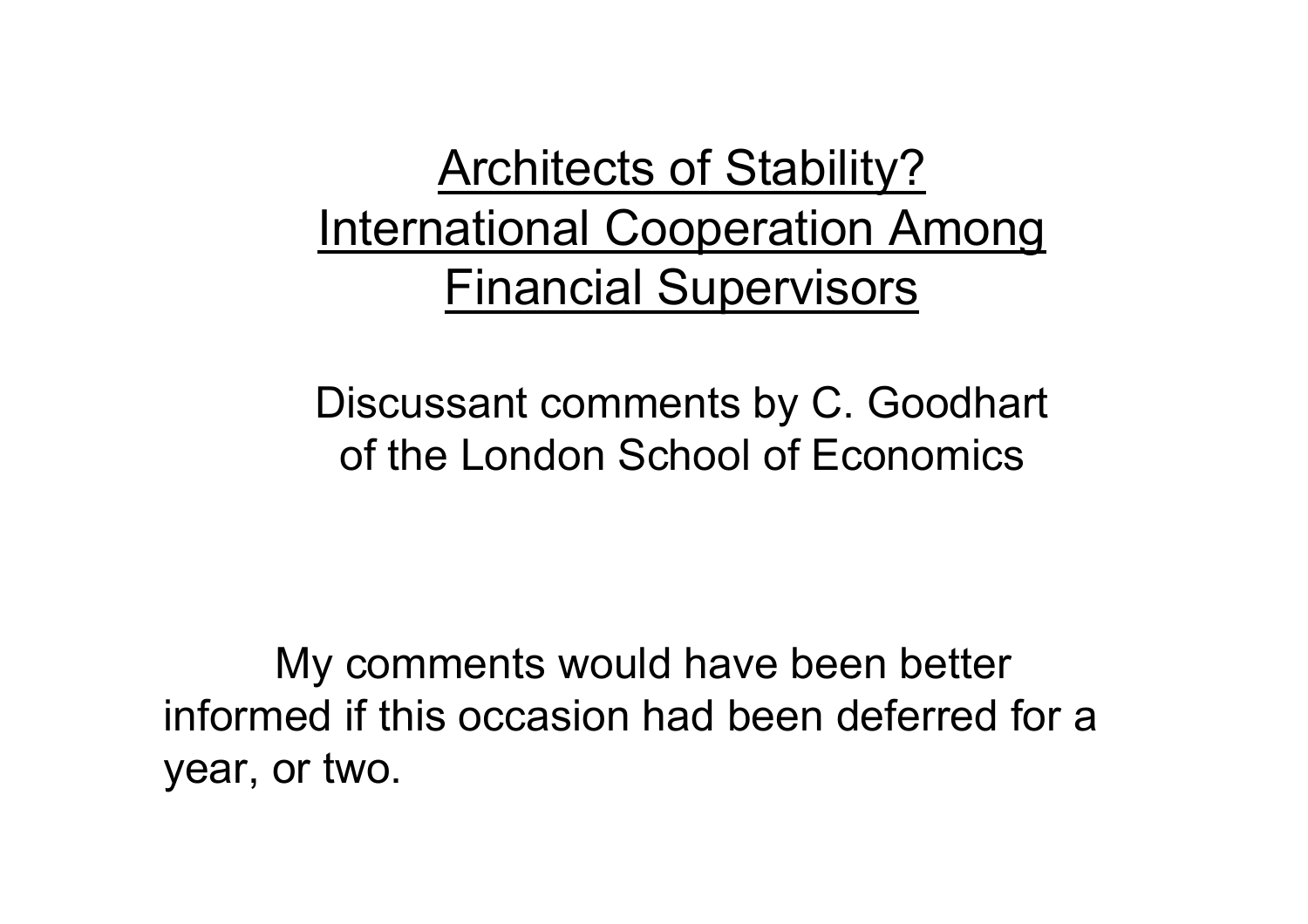#### Basle French spelling Basel German spelling

English, and Swiss, have used either version. In UK, Basle used to predominate, but now Basel has become more common, especially when talking about Basel II.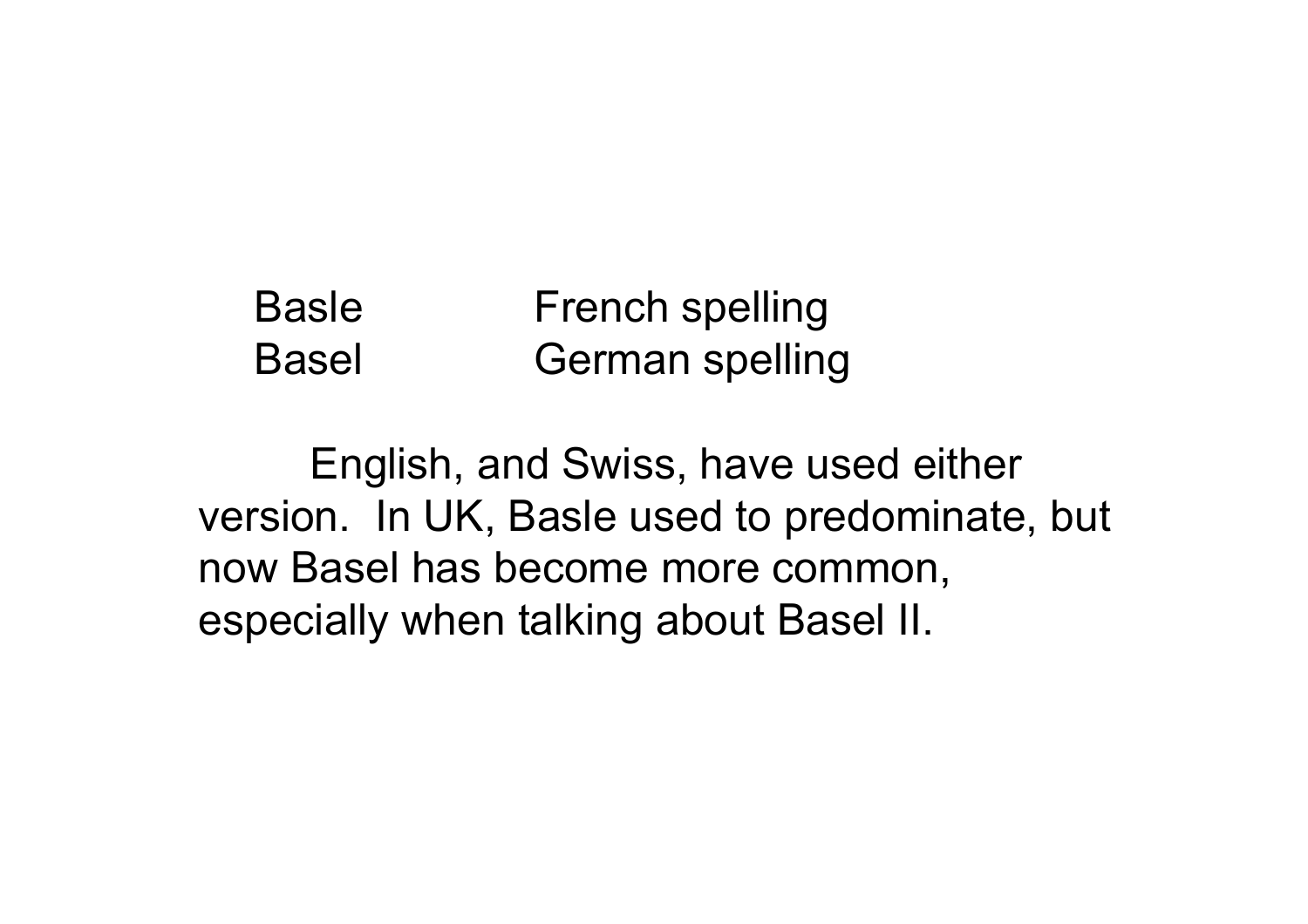Briefly discuss three issues:-

- 1.Does consolidation, via mergers, raise extra problems of 'too big to fail'?
- 2.Were Basel I and II driven by the interests of large banks? How far were the regulators 'captured'?
- 3.The changing structure of banking supervision, and of crisis management.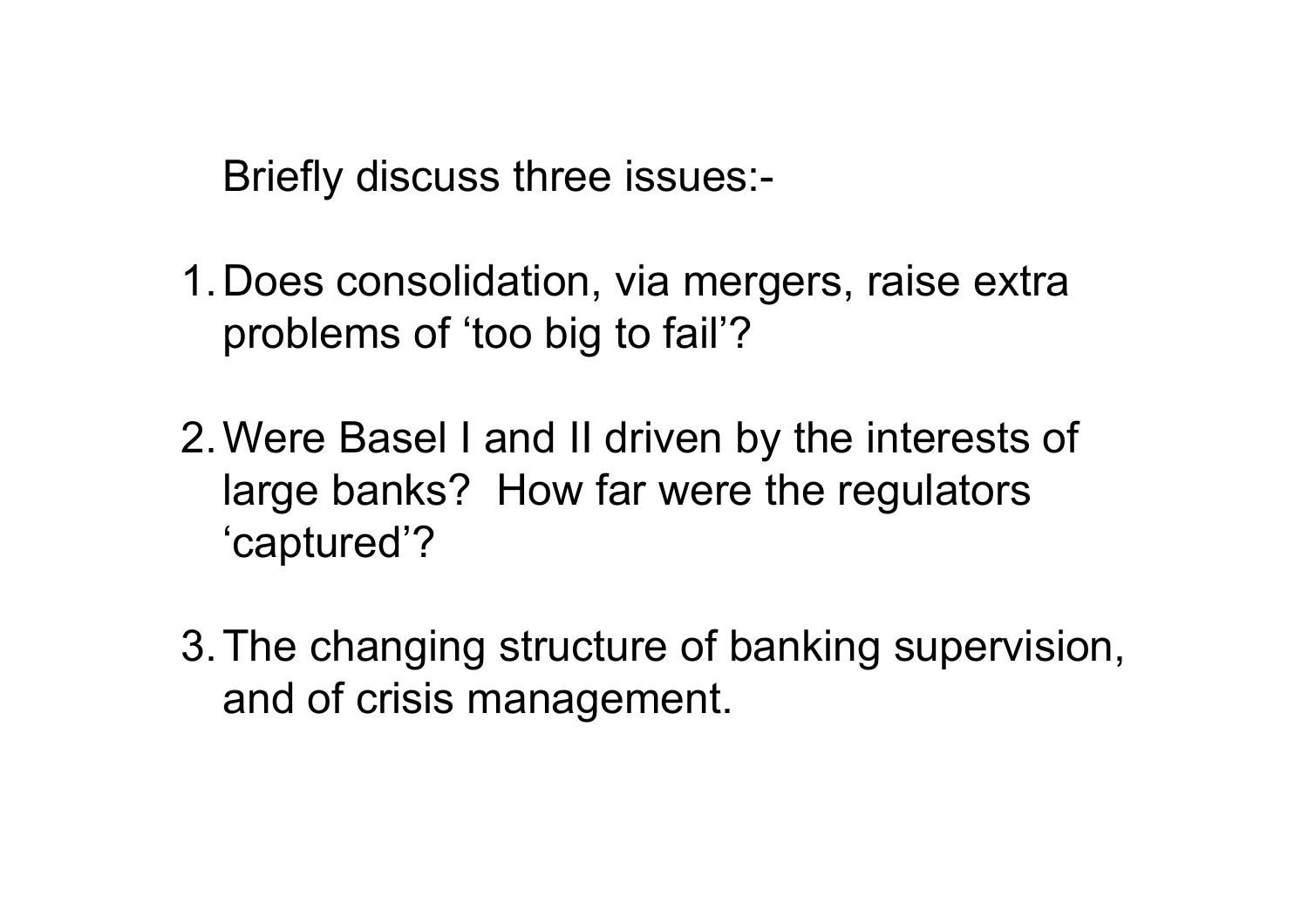### (1) Too big to fail

Kapstein emphasizes, p. 28, that mergers have increasingly made banks 'too big to fail'.

But banks have typically been too big to close for decades. Liquidation (in USA by FDIC, or elsewhere) is very rare. What matters for incentives is not the threat of closure, but the threat of sacking for managers and of loss of equity values, (for both managers and shareholders).

The growing danger is of becoming 'too complex to fail'. LTCM story. Analysed by Herring.

Indeed 'too big to fail' can be turned on its head; big international banks headquartered in small countries may now become 'too big to rescue'.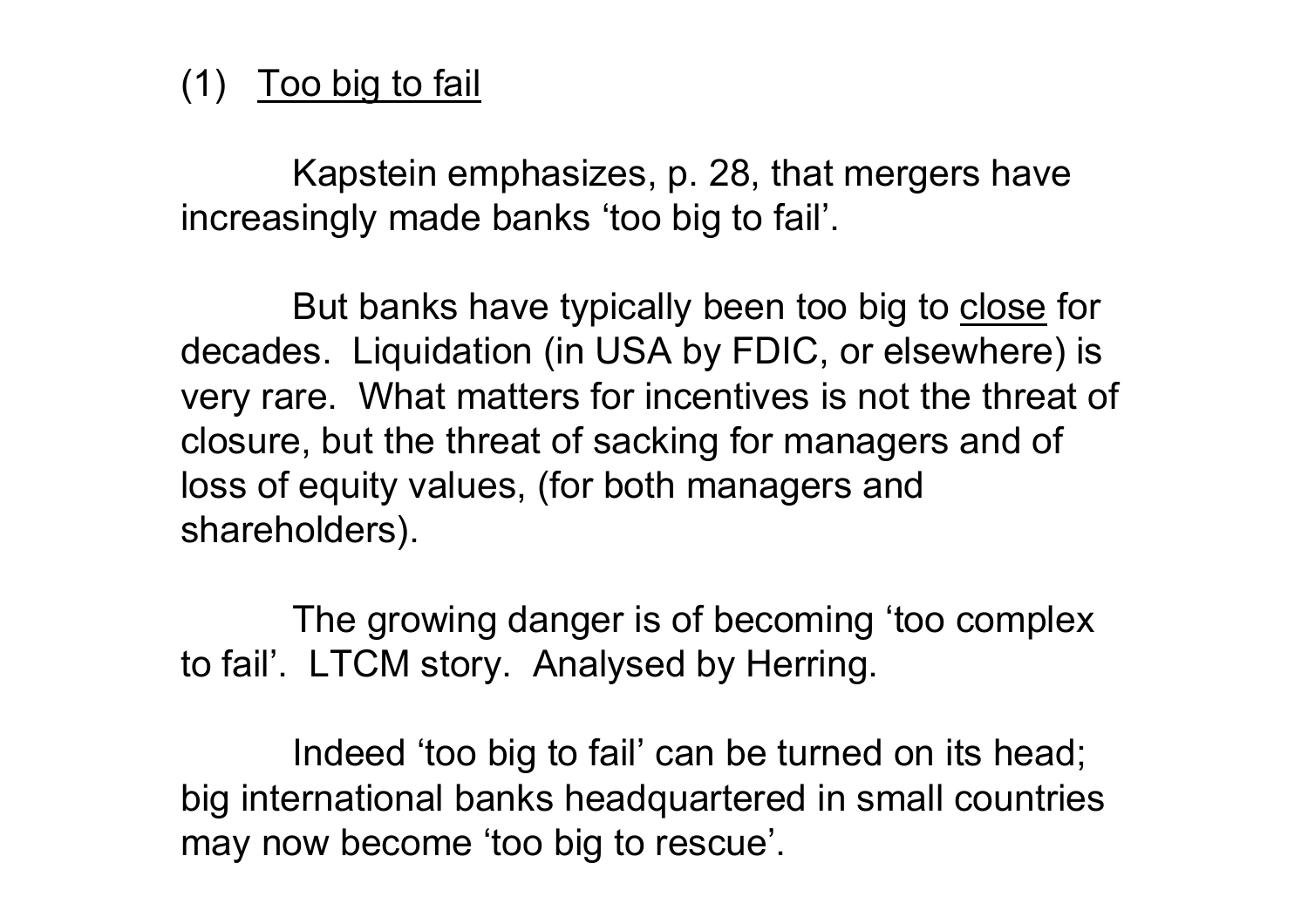## (2) Capture?

At various points, (e.g. pp 2/3, 6, 32, 34/5), Kapstein suggests that the CARs in Basel I and II were driven by the desire of large banks (especially in the USA and UK) for a competitive level-playing-field, and there is a hint even that the large banks were consciously shaping the regulation to give themselves a competitive advantage vis-à-vis small banks, (both domestically and in host countries).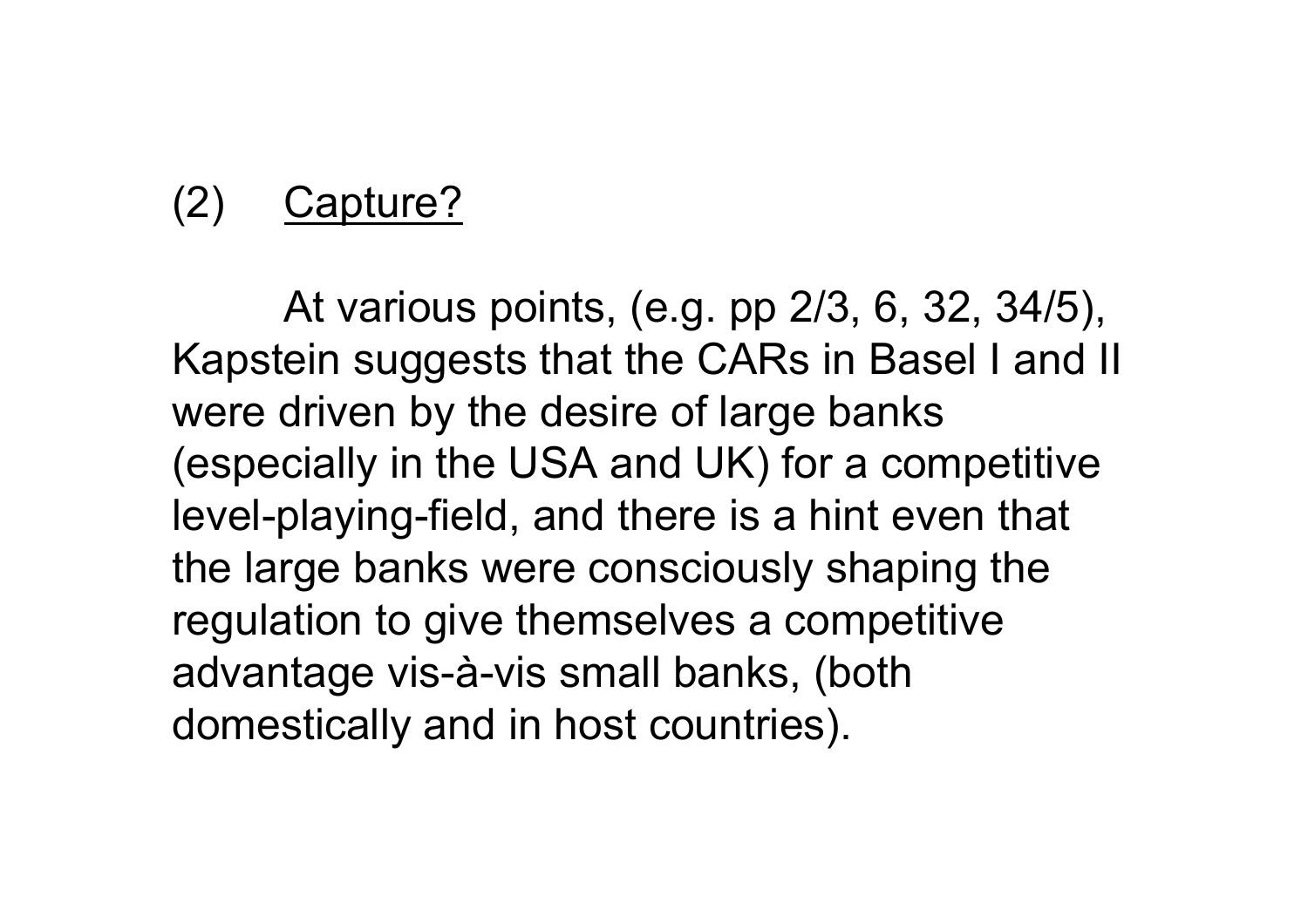In my view this goes too far. Regulators had their own initial reasons for wanting to raise regulatory capital (Basel I) and then to relate it more closely to economic capital (Basel II). Problem was that domestic banks would not accept higher CARs without being protected from foreign bank competition, as Kapstein correctly states on p. 19.

I agree that regulation has had comparative advantages for large, international banks, but this is because of BCBS search for best practice, not capture.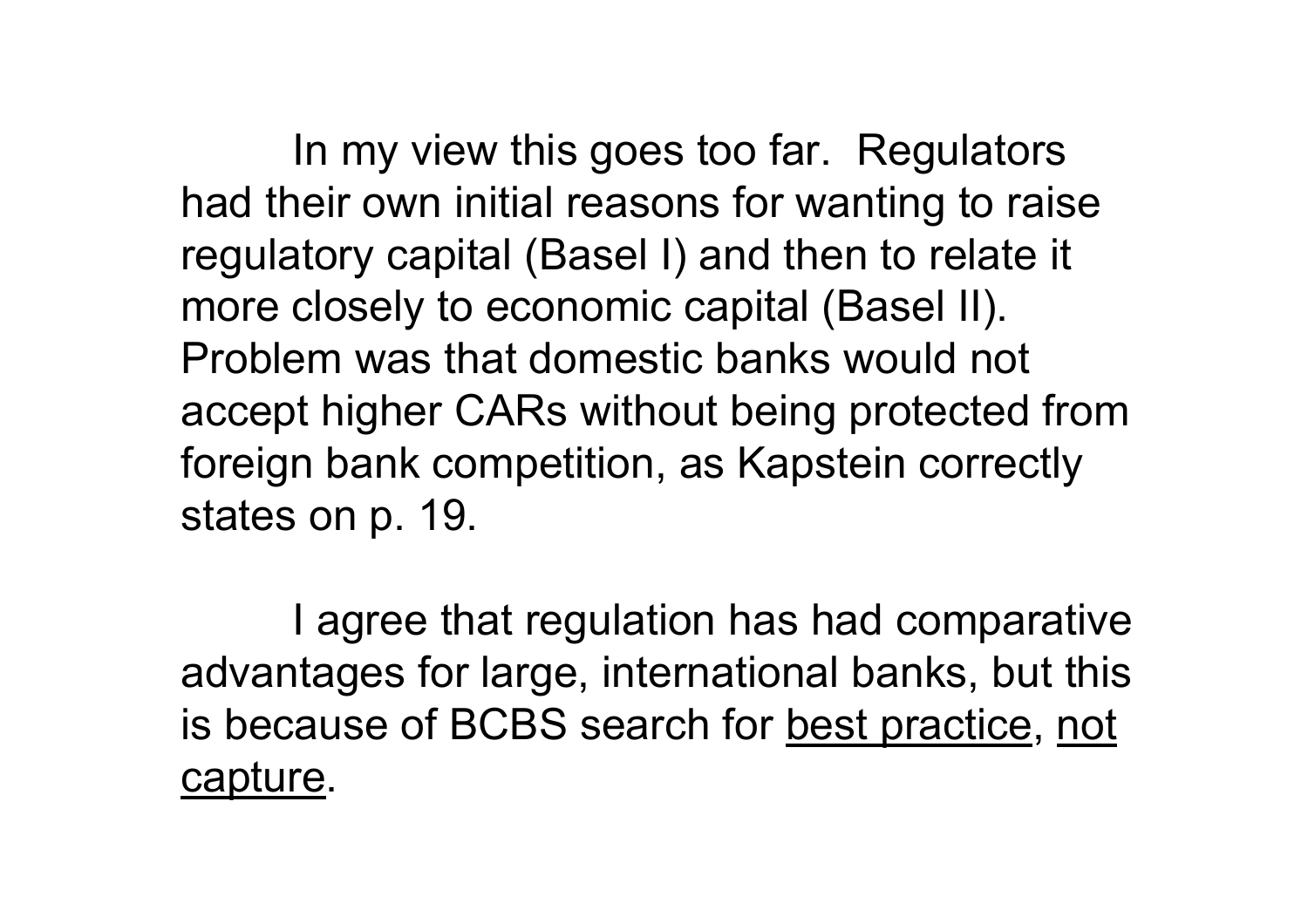### (3) Organisational Structure of Banking Supervision and Crisis Management

A) Supervisory responsibilities

Kapstein, p. 6,

'many central banks have, in recent years, developed a capacity to monitor the health of their nation's overall financial system, expanding their oversight and supervisory responsibilities well beyond commercial banks and payments systems.'

But, rise of specialised Financial Services Authorities have been shrinking CB supervisory responsibilities. CBs retain mandate for "overall systemic stability", but far from clear what that means in the absence of a supervisory role.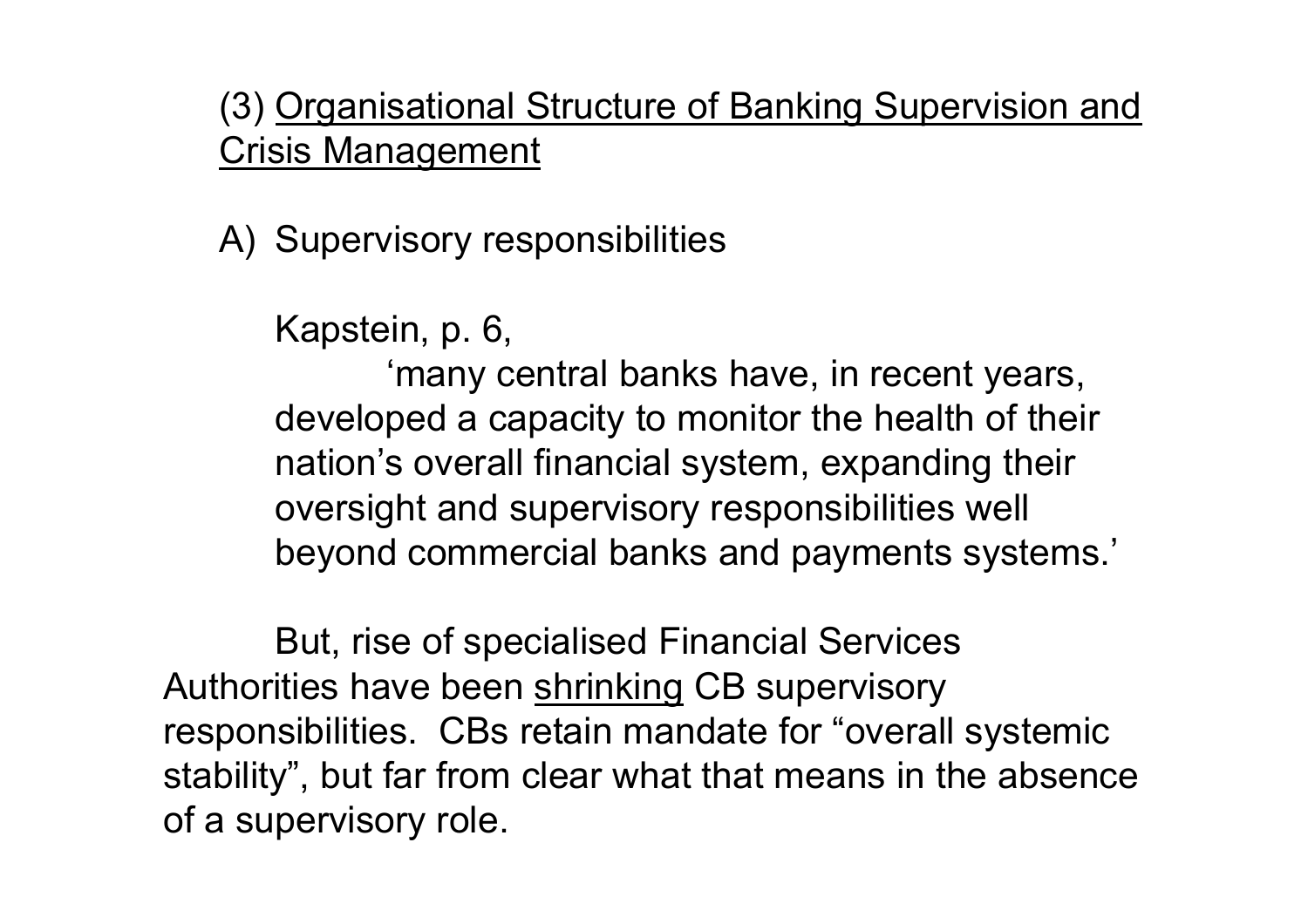### B) Lender of Last Resort

Kapstein, p. 29,

"given the size of these [banking] institutions, the lender of last resort function might not be adequately performed by the central bank, and fiscal policy instruments would be required instead."

<u>But</u> a central bank can always create <u>liquidity</u> without limit (as at 9/11). What it has never been able to create is fresh capital. Thus no c.b. has been able to handle a serious solvency crisis by itself. What is new is that outside support for the c.b. at times of (solvency) crisis has already swung from banking clubs to the government.